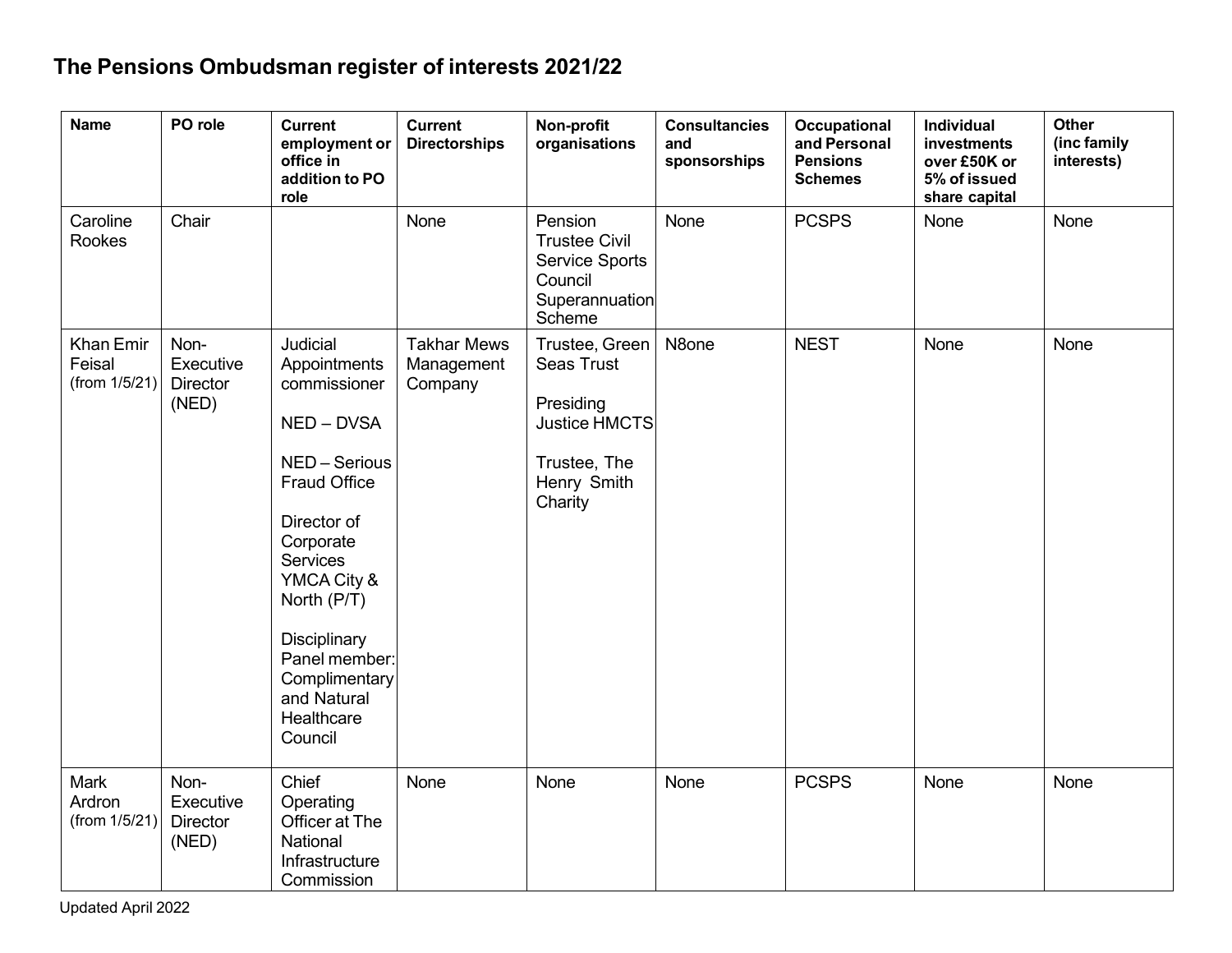## **The Pensions Ombudsman register of interests 2021/22**

| <b>Myfanwy</b><br><b>Barrett</b><br>(from $1/5/21$ ) | Non-<br>Executive<br><b>Director</b><br>(NED) | <b>Board</b><br>Member,<br>Ocean<br>Housing Group<br>Non-Executive<br>Director, NEST<br>(from July<br>2021)                                                                                      | Gilbert and<br>Goode Ltd<br>(part of Ocean<br>Housing<br>Group)<br>Newlyn Art<br><b>Gallery Ltd</b>                                              | Chair, Tate St<br>Ives Members<br>Committee<br>Trustee of<br>Newlyn Art<br>Gallery and<br>The Exchange<br>Trustee of<br>Morrab Library | None        | Local<br>Government<br>Pension<br>Scheme<br><b>Civil Service</b><br>Pension<br>Scheme<br><b>Civil Service</b><br>Stakeholder<br>Pension<br>(Standard Life) | None | None |
|------------------------------------------------------|-----------------------------------------------|--------------------------------------------------------------------------------------------------------------------------------------------------------------------------------------------------|--------------------------------------------------------------------------------------------------------------------------------------------------|----------------------------------------------------------------------------------------------------------------------------------------|-------------|------------------------------------------------------------------------------------------------------------------------------------------------------------|------|------|
| Robert<br>Branagh<br>(from 1/5/21)                   | Non-<br>Executive<br><b>Director</b><br>(NED) | London<br>Pensions Fund<br>Authority<br>Chief<br>Executive<br>$NED - MOD,$<br>Chair of Armed<br>Forces<br><b>Pension</b><br><b>Schemes</b><br><b>Trustee</b><br>Creative<br><b>Pension Trust</b> | NED - Local<br>Pensions<br>Partnership<br>Administration<br>Limited<br>$NED -$<br>Moorlands<br>Human Capital<br>Limited<br>NED-Courcy<br>Limited | None                                                                                                                                   | <b>None</b> | <b>LGPS</b><br>Railways<br>Pension<br>Scheme<br>L & G PP<br>Aegon PP                                                                                       | None | None |